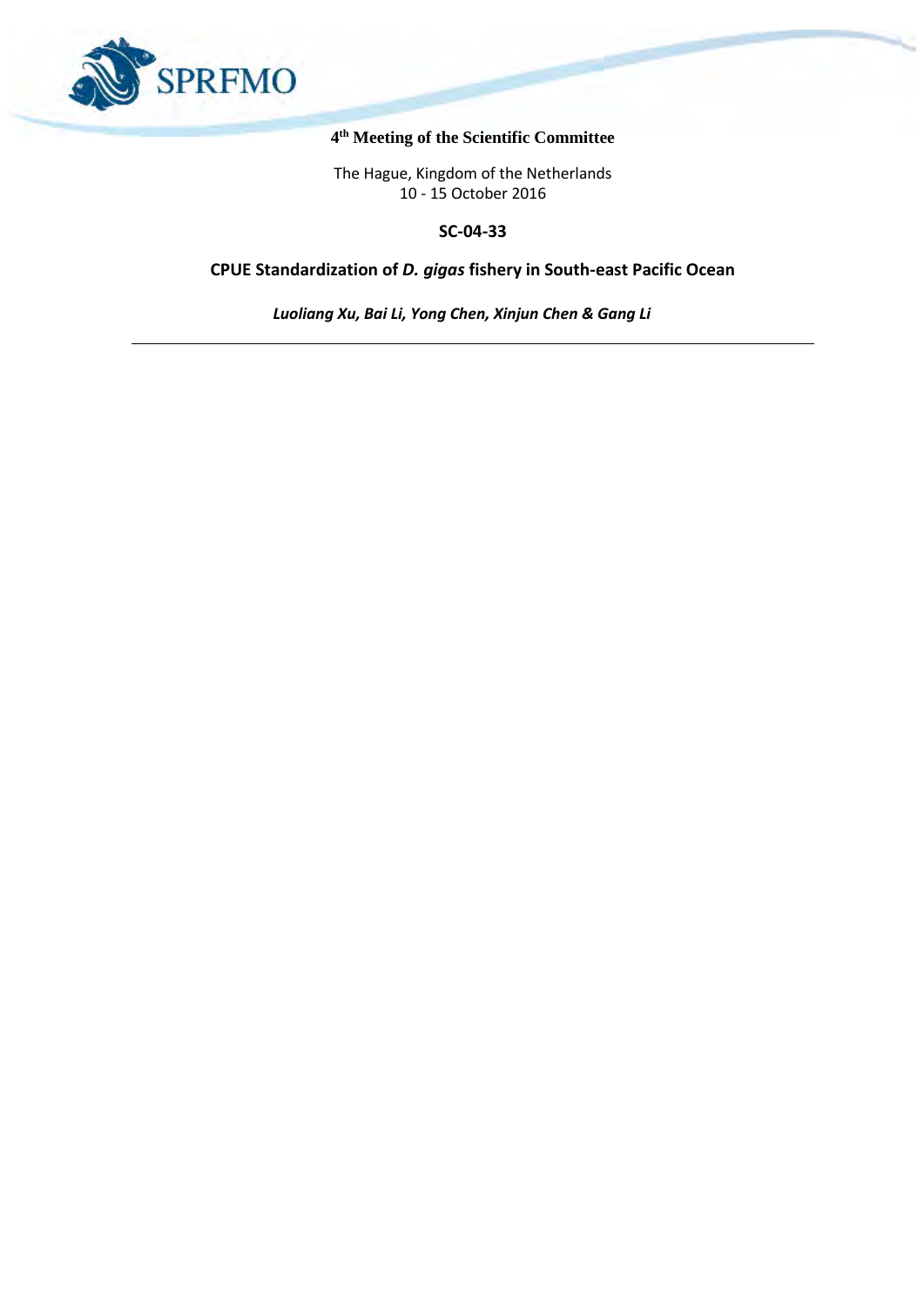# CPUE standardization of Chinese *Dosidicus gigas* fishery in South-east Pacific Ocean

Luoliang Xu<sup>1,2</sup>, Bai Li<sup>2</sup>, Yong Chen<sup>2,1</sup>, Xinjun Chen<sup>1,3</sup>, Gang Li<sup>1,3</sup>

<sup>1</sup>College of Marine Sciences, Shanghai Ocean University, Shanghai, China  $^{2}$ School of Marine Sciences, University of Maine, Orono, Maine 04469, USA 3 National Data Center for Distant-water Fisheries

## Introduction

*Dosidicus gigas* fishery is one of the important economic fisheries in the world and also one of the most important oversea fisheries of Chinese Mainland. Chinese squid jigging fleets began to explore this squid in South-east Pacific Ocean in 2001. The Chinese squid jigging vessels are identical with similar catch ability, so vessel was not taken into consideration in this study. According to the fishery-dependent data from year 2003 to year 2014 derived from fishing log and the environment data from satellite remote sensing, we standardized the CPUE of *Dosidicus gigas* by generalized linear model (GLM).

## 1. Materials and methods

#### 1.1 Fishery-dependent data and environmental data

The fishery-dependent data are derived from China Overseas Fisheries Association. The time series is from year 2003 to year 2014. The data field consists of time, latitude, longitude and yield. The environmental data derived from http://oceanwatch.pifsc.noaa.gov/las/servlets/dataset (NOAA database) include sea surface temperature (SST), sea surface height (SSH) and chlorophyll concentration (CHL). The temporal and spatial resolutions of the data are month and  $0.5^{\circ} \times 0.5^{\circ}$ (longitude×latitude) respectively.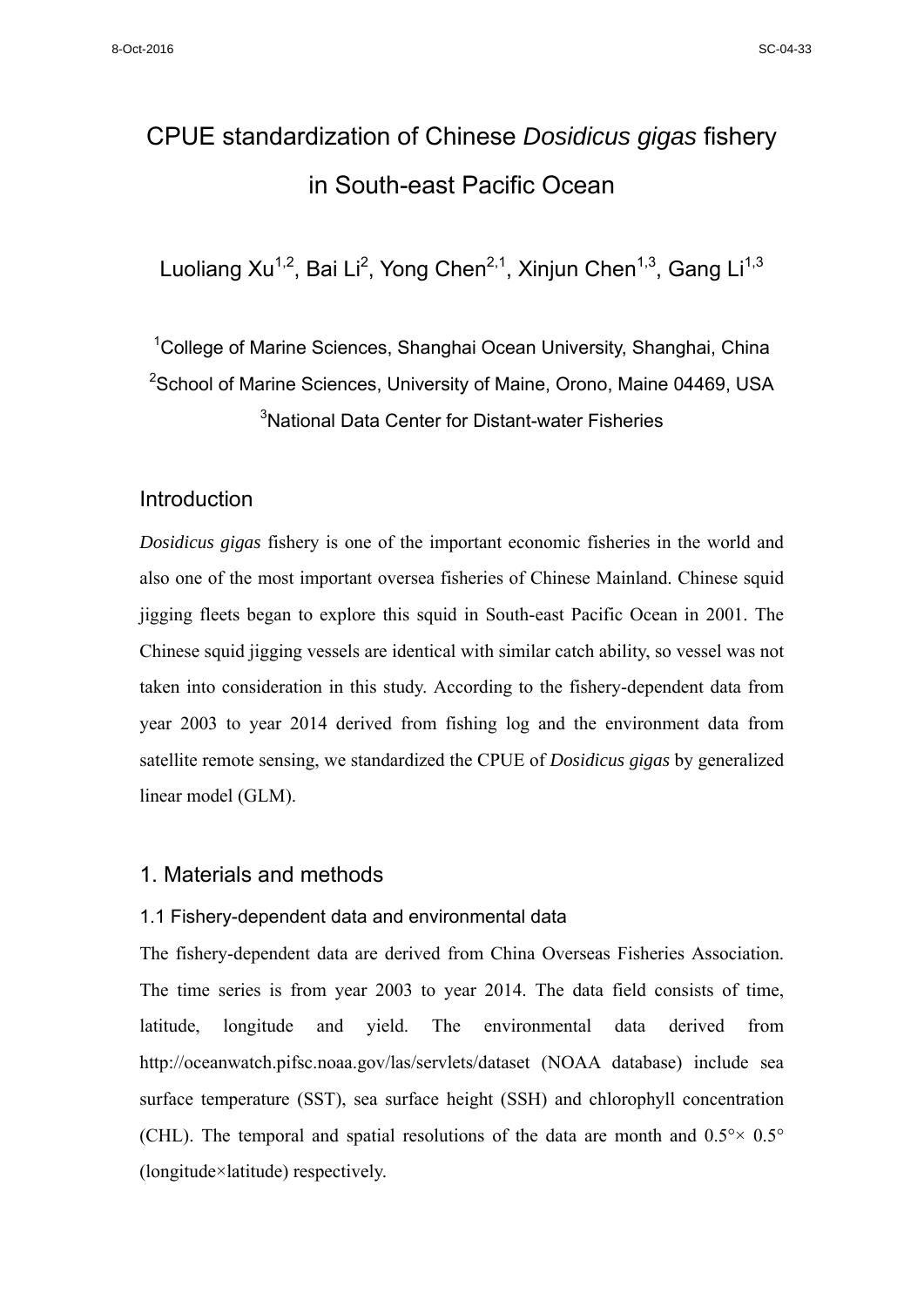#### 1.2 Statistical model

GLM was used in this study. The expression of GLM model is as follows:

$$
ln(CPUE + \sigma) = k + \sum_{i} (a_i \times x_i) + \varepsilon
$$
 (1)

where *k* is intercept,  $x_i$  is independent variable and  $a_i$  is the coefficient, and  $\varepsilon$  is the standard error which is assumed as normal distribution with 0 mean. The value of σ is 10% of average CPUE which was added to deal with the 0 value problem. The statistical analysis was processed by R.

#### 2. Results

The dependent variable  $ln(CPUE + \sigma)$  was assumed to obey normal distribution (Fig.1). The independent variables LON, LAT, SST, SSH significantly affect the dependent variable (*P<*0.05). The Trends of the standardized CPUE and nominal CPUE are the same. The standardized CPUE was used as an index of stock abundance in stock assessment models.



Fig.1 Frequency of  $ln(CPUE + \sigma)$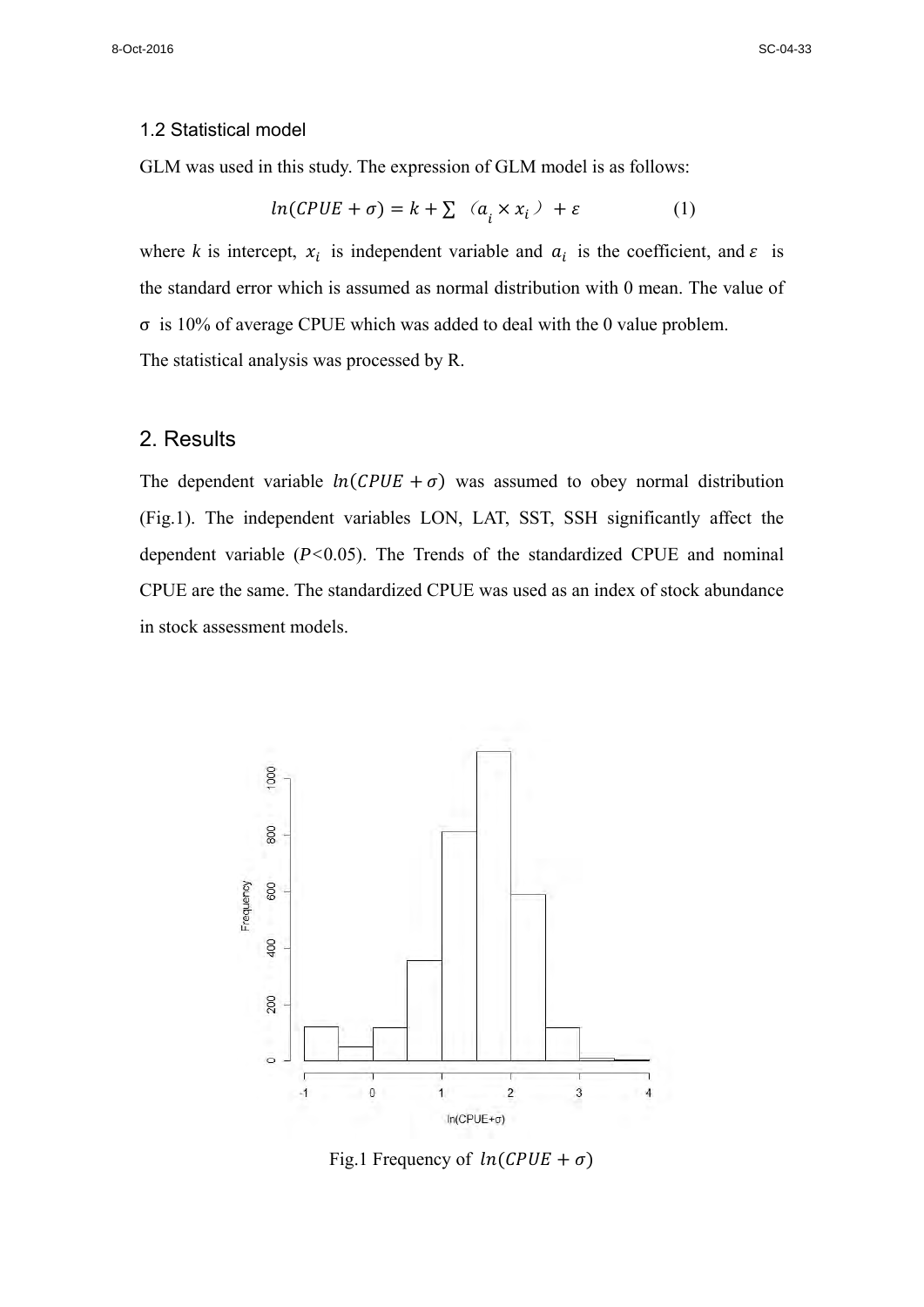| Variable         | Coefficient | <b>SD</b> | p-value |
|------------------|-------------|-----------|---------|
| (Intercept)      | 1.720       | 0.667     | 0.010   |
| <b>Year 2004</b> | 0.629       | 0.066     | 0.000   |
| <b>Year 2005</b> | 0.025       | 0.023     | 0.000   |
| <b>Year 2006</b> | 0.179       | 0.079     | 0.025   |
| <b>Year 2007</b> | $-0.320$    | 0.074     | 0.000   |
| <b>Year 2008</b> | $-0.052$    | 0.063     | 0.403   |
| <b>Year 2009</b> | $-0.205$    | 0.062     | 0.001   |
| <b>Year 2010</b> | 0.031       | 0.059     | 0.600   |
| <b>Year 2011</b> | $-0.013$    | 0.050     | 0.800   |
| <b>Year 2012</b> | $-0.425$    | 0.053     | 0.000   |
| <b>Year 2013</b> | 0.080       | 0.032     | 0.000   |
| <b>Year 2014</b> | 0.023       | 0.025     | 0.023   |
| LON              | $-0.021$    | 0.007     | 0.003   |
| <b>LAT</b>       | 0.017       | 0.006     | 0.003   |
| <b>SST</b>       | $-0.044$    | 0.017     | 0.011   |
| <b>SSH</b>       | $-0.008$    | 0.004     | 0.023   |
| <b>CHA</b>       | $-0.042$    | 0.026     | 0.104   |

Tab.1 Summary of the GLM model